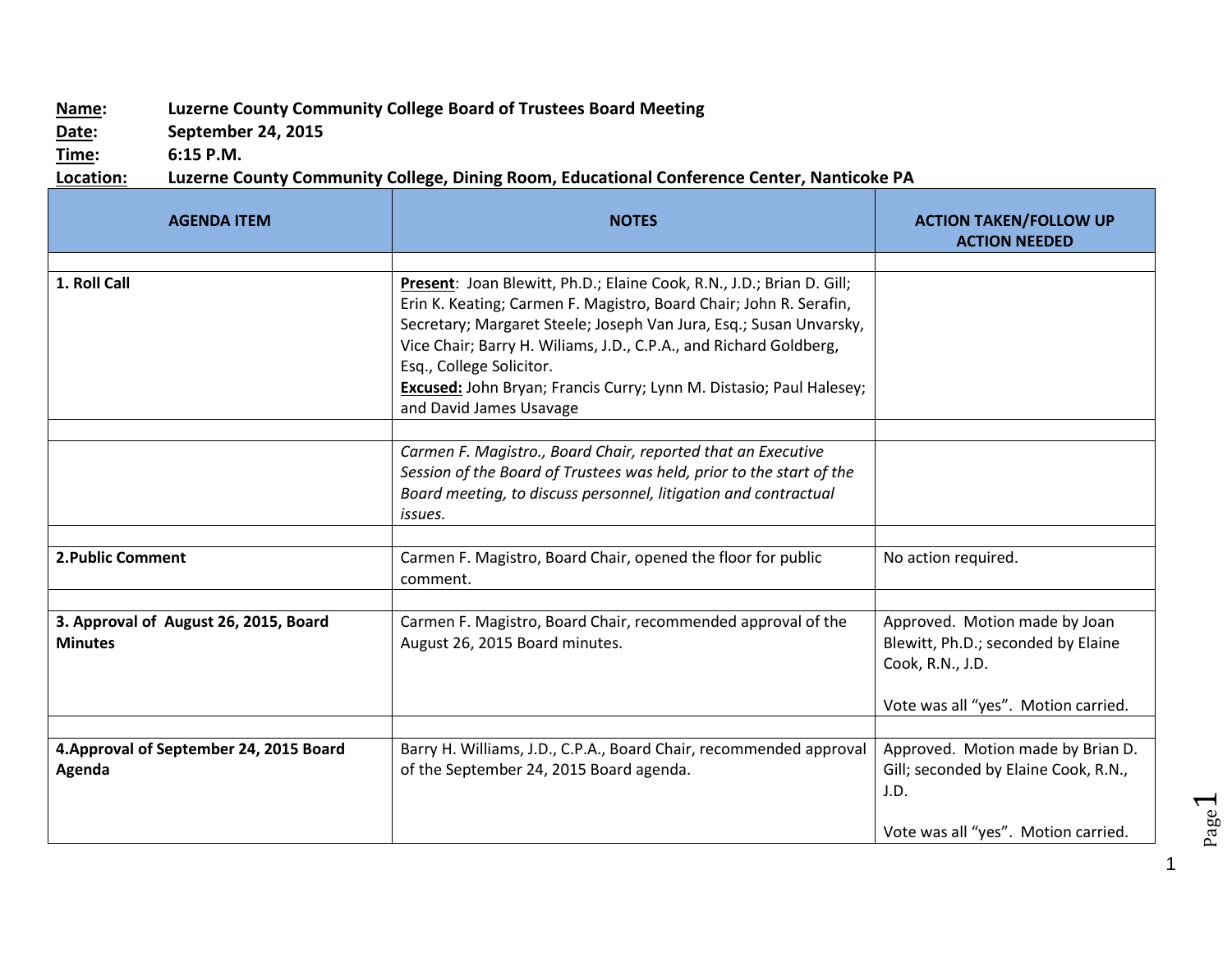| <b>AGENDA ITEM</b>                                                                                                           | <b>NOTES</b>                                                                                                                                                                                                                                                                                                                                                                                                                                                                                                                                                            | <b>ACTION TAKEN/FOLLOW UP</b><br><b>ACTION NEEDED</b>                                                                                                                                                      |
|------------------------------------------------------------------------------------------------------------------------------|-------------------------------------------------------------------------------------------------------------------------------------------------------------------------------------------------------------------------------------------------------------------------------------------------------------------------------------------------------------------------------------------------------------------------------------------------------------------------------------------------------------------------------------------------------------------------|------------------------------------------------------------------------------------------------------------------------------------------------------------------------------------------------------------|
| 5. Report of Officers and Agents<br>President's Report<br>$\circ$                                                            | President Leary stated, in consultation with Board Chair Magistro,<br>he would commence with presentation of the new strategic plan.<br>The presentation will take place at the October 28, 2015 Board<br>meeting.                                                                                                                                                                                                                                                                                                                                                      |                                                                                                                                                                                                            |
|                                                                                                                              | President Leary stated it was his honor to introduce the new<br>Student Representative to the Board for 2015-2016, Mr. Curtis<br>Bates. Curtis is a second year General Studies student at Luzerne<br>County Community College. He is Vice President of Phi Theta<br>Kappa and member of the Student Government Association.<br>While in High School Curtis participated in the Early College<br>program, earning 20 credits prior to graduating from high school.<br>Curtis's plans to transfer to Maritime College in New York for a<br>degree in Marine Engineering. |                                                                                                                                                                                                            |
| <b>Student Representative Report</b><br>$\circ$                                                                              | Curtis Bates stated it is an honor to serve as the student<br>representative to the Board of Trustees, noting it will be a great<br>experience for him and it is his hope he will learn from this<br>experience.                                                                                                                                                                                                                                                                                                                                                        |                                                                                                                                                                                                            |
|                                                                                                                              | On behalf of the Board of Trustees, Board Chair Magistro<br>welcomed Curtis Bates to the Board of Trustees.                                                                                                                                                                                                                                                                                                                                                                                                                                                             |                                                                                                                                                                                                            |
| 6. Report/Action of the Executive Committee<br>6A. Letter of Support / Memorandum of<br><b>Understanding Student Housing</b> | 6A. Recommend the Luzerne County Community College approve<br>the letter of support and memorandum of understanding for<br>student housing.                                                                                                                                                                                                                                                                                                                                                                                                                             | 6A. Approved. Motion made by John<br>R. Serafin, Secretary; seconded by<br>Joan Blewitt, Ph.D.<br>Vote was nine (9) "yes" and one (1)<br>"no" vote submitted by Elaine Cook,<br>R.N., J.D. Motion carried. |